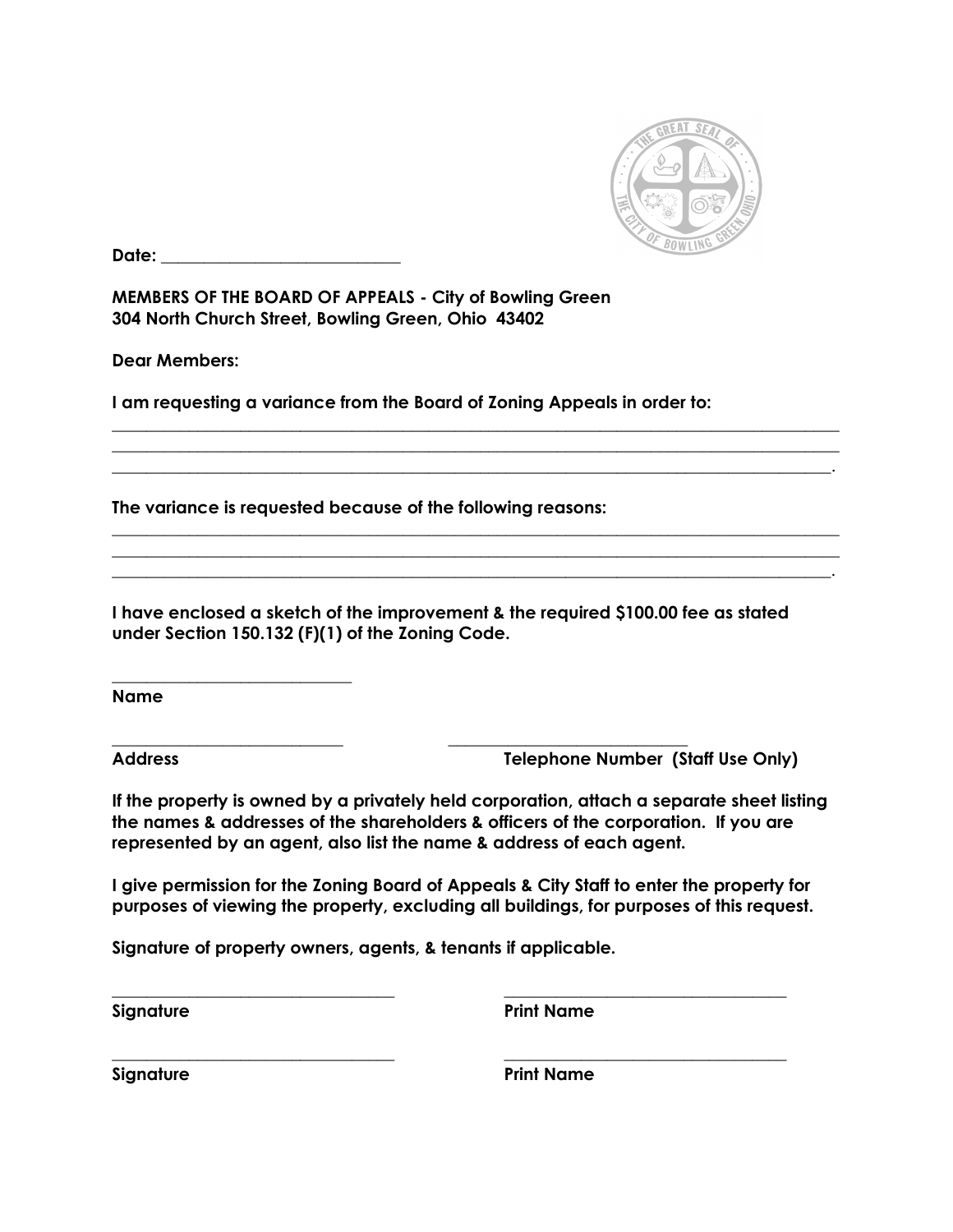### **Requesting a Variance**

The Zoning Board of Appeals is the body which grants variances from Chapter 150, the zoning regulations. A variance is a deviation from the strict rules contained in Chapter 150. For example, if you desire to erect a five foot high fence where a four foot fence is allowed, a variance could be granted.

The Zoning Board of Appeals is composed of seven (7) citizens, appointed by the Mayor and confirmed by City Council. There are seven (7) members of the Board. A quorum for the Board is four members.

An application to the Board consists of a letter of application, a scale drawing, and the \$100.00 fee. The Board meets the second Wednesday of each month and **the deadline for each meeting is three weeks and one day prior** to the meeting. An application form is available for your use. **It is necessary that you, or someone representing you, attend the hearing!**

The three week and one day period is necessary to comply with the notice requirements specified in the Code of Ordinances. The City will notify all adjoining property owners, run a notice in the newspaper of general circulation, ask you to post a site notice, and other notices will be posted as required by law during this timeframe. During this time, the Board members will visit your site to review your request, so they will be familiar with your property at the time of your hearing.

At the meeting, you will be sworn in and, after the City explains why you need a variance, asked to explain your request. The Board will ask questions of you and there will be an opportunity for anyone who desires to comment on your request to have their say. At the conclusion of your hearing the Board will take a vote. A majority of the members present will determine if your request is granted or not. An appeal of the Board's decision is to the Common Pleas Court.

## **BOARD OF ZONING APPEALS**

#### **§ 150.130 ORGANIZATION AND PROCEDURES.**

(A) *Appointments.* Members of the board of zoning appeals shall be constituted and selected as provided in Charter § 7.03 and § 30.113.

(B) *Organization and procedure.* The board shall organize annually to elect a chairperson, a vice-chairperson, and a secretary. It shall further adopt rules for its own government not inconsistent with the zoning code, the Charter of the city, general law, or any other ordinance of the municipality to carry into effect the provisions of this chapter.

 (1) Meetings of the board shall be held at the call of the chairperson and at such other times as the Board shall determine. The chairperson, or in his or her absence, the vice-chairperson, may administer oaths and the Board may compel the attendance of witnesses. All board meetings shall be open to the public. The Board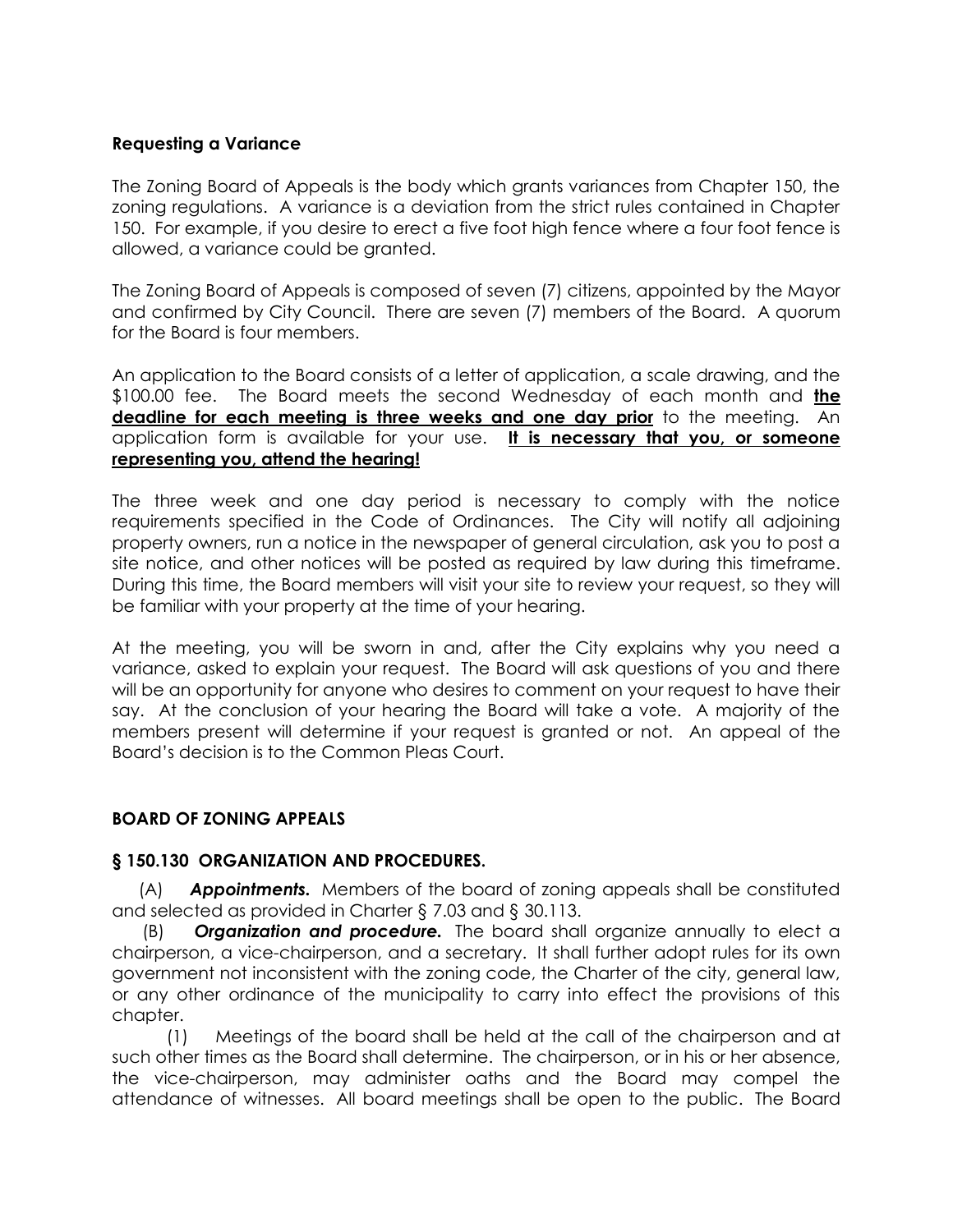shall keep minutes of its proceedings showing the vote of each member upon each question, or if a member is absent or failing to vote, indicating such fact, and shall keep records of its examinations and other official actions, all of which shall be filed in the office of the Council Clerk within 72 hours after each meeting, examination, or other official action. A court stenographer shall take the verbatim testimony of all persons testifying at a zoning hearing, which shall be available to any party upon paying the cost thereof to the court stenographer. In event of appeal, the transcript shall be made for the Zoning Board of Appeals by the court stenographer and shall be taxed as part of the costs in the appeal.

 (2) *Quorum.* Four members of the Board shall constitute a quorum. The Board shall act by resolution, and the concurring vote of a majority of the members of the Board present shall be necessary to reverse any order of determination of the zoning inspector or to grant any variance from the requirements of this chapter.

 (3) *Acting Board members.* In the event that any member of the Board shall be an owner, part owner, partner, or shareholder of an owner, part owner, tenant, or optionee of any premises for which an application is pending before the Board of Zoning Appeals for variance or by way of appeal, or shall be financially interested in the sale or development of any such property, they shall not serve on the board in making any determination with respect to such property.

 (4) *Department assistance.* The Board may call upon the various departments of the municipality for assistance in the performance of its duties and it shall be the duty of such departments to render such assistance to the Board as may reasonably be required.

*(1980 Code, § 150.130) (Ord. 3200, passed 1-6-75; Am. Ord. 3397, passed 2-17-76; Am. Ord. 6917, passed 2-4-02)*

## **§ 150.131 HEARINGS.**

(A) **The Board shall fix a reasonable** time for the hearing of an appeal or for the hearing on any application on which the Board has original jurisdiction.

(B) **Notice of the hearing** on an appeal, or on any application for variance or exception shall be given by publishing once in a newspaper of general circulation in the city at least five days prior to the hearing, and by posting in accordance with the administrative code. Notice in writing shall be sent by first class mail mailed at least ten days before the hearing to the owner of the property for which the permit, variance, or exception was requested, to all adjoining property owners, and to the applicant or appellant. A notice that an appeal or application for a variance or exception is pending shall be displayed on the property before the hearing.

(C) **The hearing of the Board shall be public**. The Board may go into executive session for discussion but must take all official action in public.

(D) **On the day for hearing an application or appeal**, the Board may adjourn the hearing in order to permit the obtaining of additional information or to cause such further notice as it deems proper to be served upon such other property owners or parties in interest it decides may be substantially interested in the application or appeal. In the case of an adjourned hearing, persons previously notified and persons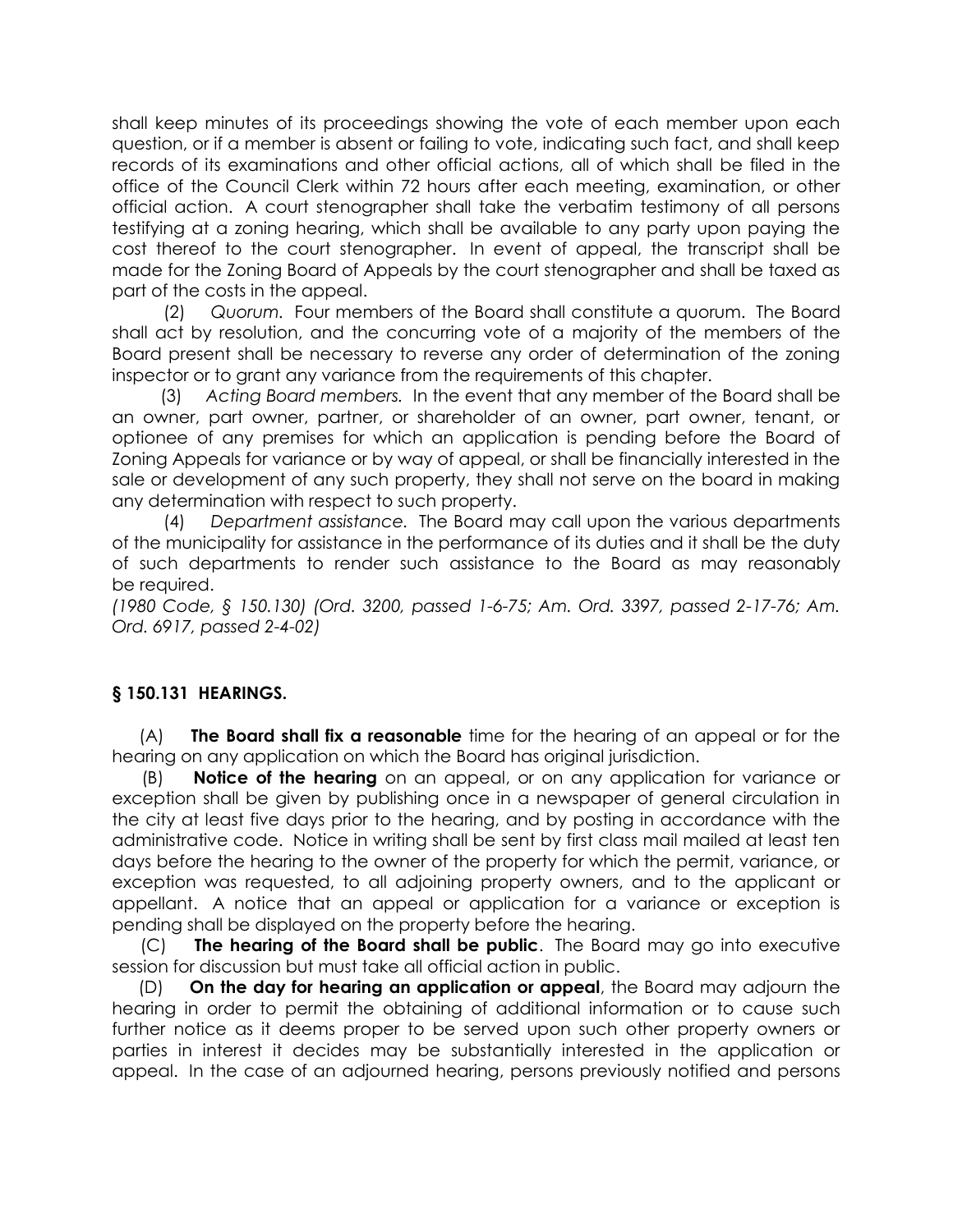already heard need not be notified of the time of the resumption of the hearing unless the Board so decides.

(1980 Code, § 150.131) (Ord. 3200, passed 1-6-75)

# **§ 150.132 POWERS OF THE BOARD.**

The Board shall have the power to hear and decide applications in accordance with the provisions of this chapter as follows:

## (A) *Exceptions.*

 (1) Nonconforming uses. The extension of a nonconforming building upon a lot occupied by such building or on an adjoining lot, provided that such lot was under the same ownership as the lot in question at the time the use of such building became nonconforming, and that such extension is necessary and incidental to such existing nonconforming use; and provided that the extent of such extension shall not exceed in all 20% of the existing ground floor area of the existing building devoted to a nonconforming use and that such extension shall be within a distance of not more than 25 feet of the existing building or premises, and provided further only one such extension will be permitted.

 (2) Nonconforming trailer communities can be expanded by increasing the number of trailers by not more than 20% over the number at the date of the passage of this chapter.

 (3) Notwithstanding any other provision of this chapter the Board of Zoning Appeals shall have the power to grant a variance for setback requirements to any owner of property.

## (B) *Extension of use on border of district.*

 (1) The extension of a use or building into a more restricted district immediately adjacent thereto but not more than 25 feet beyond the dividing line of the two districts, under such conditions as will safeguard development in the more restricted district.

 (2) The extension of a use or building into a more restricted district when the district boundary divides a lot or lots in single ownership at the time of the adoption of this chapter. Such extension shall not be for more than 25 feet or to the edge of the divided lot, whichever is greater.

(C) *Temporary structures and uses.* The temporary use of a structure or premises in any district for a purpose or use that does not conform to the regulations prescribed elsewhere in this chapter for the district in which it is located; provided that such use be of a temporary nature and does not involve the erection of a substantial structure. A zoning certificate for such use shall be granted in the form of a temporary and revocable permit for not more than a 12-month period, subject to such conditions as will safeguard the public health, safety, convenience, and general welfare.

 (D) *Variances***.** The Board shall have original jurisdiction to grant variances from the provisions or requirements of this chapter as may be required to afford justice and avoid unreasonable hardship.

(1) In exercising its authority under this section, the Board must first find:

 (a) The existence of practical difficulties or unnecessary hardship or, where due to peculiar circumstances, strict enforcement will cause needless expense, difficulty, or hardship without serving any useful public purpose; or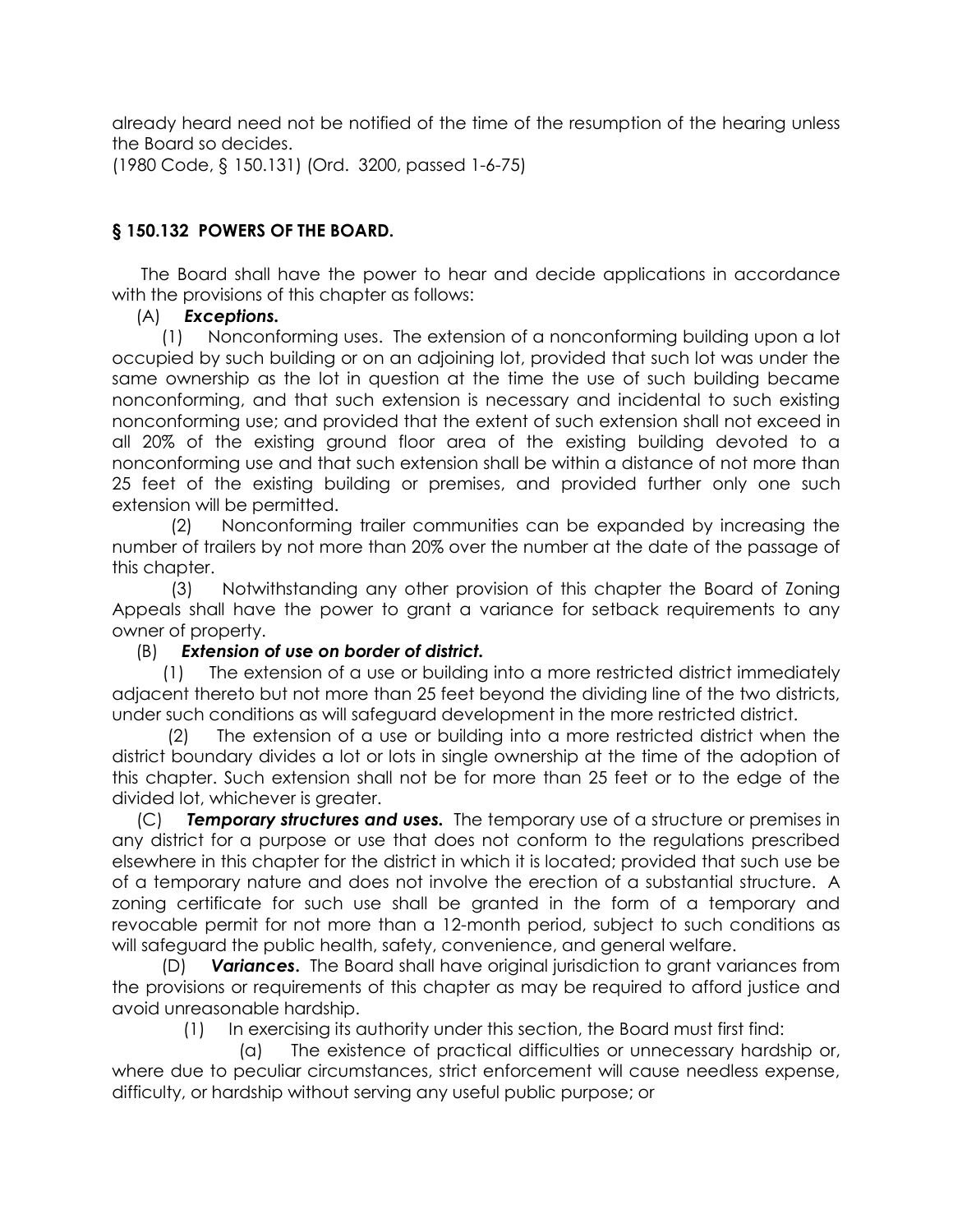(b) That the grant of a variance will be in the best interest of the neighborhood and community.

 (2) If the Board finds the existence of either (1) or (2) above, the Board must also find the granting of the variance will be in harmony with the general purpose and intent of the chapter.

 (3) Examples of situations in which the Board might grant a variance are determination that by reason of exceptional narrowness, shallowness, unusual shape of a specific piece of property on the effective date of this chapter or by reason of topographic conditions or other extraordinary situations or conditions of such piece of property, or the use or development of property immediately adjoining the piece of property in question, the literal enforcement of the requirements of this chapter would involve practical difficulties or cause undue hardship unnecessary to carry out the spirit and purpose of this chapter.

(4) The Board may find other situations meeting the standards set forth above.

 (5) The zoning inspector shall have no authority to grant variances. If application for a permit is made which does not meet the requirements of this chapter the zoning inspector shall inform the applicant and reject the application. The applicant may either appeal to the Board of Zoning Appeals from the zoning inspector's determination that the application does not comply with this chapter, or the applicant may apply directly to the Board of Zoning Appeals for a variance, or may do both. In exercising its variance power, the Board may impose such reasonable conditions upon the applicant as it deems necessary to accomplish the purposes of this chapter.

 (6) The Board may also grant a variance in an R-2 District for the construction of a two-family dwelling if it finds that there is a minimum lot area of 9,000 square feet and all other bulk and density regulations in an R-2 Zone can be applied and if it finds the evidence of either the practical difficulties or unnecessary hardship or peculiar circumstances set forth in (1)(a) above, or that the granting of the variance will be in the best interests of the neighborhood and community as set forth in (1)(b) above.

## (E) *Appeals to the Board.*

 (1) An appeal to the Board may be taken by any party in interest or by the city attorney in matters of interpretation or administration of this chapter. The appeal shall be taken from the decision of the zoning inspector by filing a notice of appeal with the zoning inspector and with the Board within 20 days from the zoning inspector's decision. The notice of appeal shall specify the grounds thereof. The zoning inspector shall forthwith transmit to the board all papers constituting the record upon which the action appealed from was taken. If the appeal is from the action of the zoning inspector in granting a zoning permit, the time for appeal shall not begin to run until a sign is posted on the premises showing that a permit has been granted.

 (2) An appeal shall stay all proceedings in furtherance of the action appealed from unless the zoning inspector shall certify to the board of zoning appeals, after the notice of appeal shall have been filed with it, that by reason of facts stated in the certificate a stay would, in his opinion, cause imminent peril to life or property; in which case proceedings shall not be stayed otherwise than by a restraining order from a court of general jurisdiction.

 (3) The Board may, in conformity with the provisions of this chapter, reverse or affirm, wholly or in part, or may modify the order, requirement, decision, or determination appealed from and shall make such order, requirement, decision, or